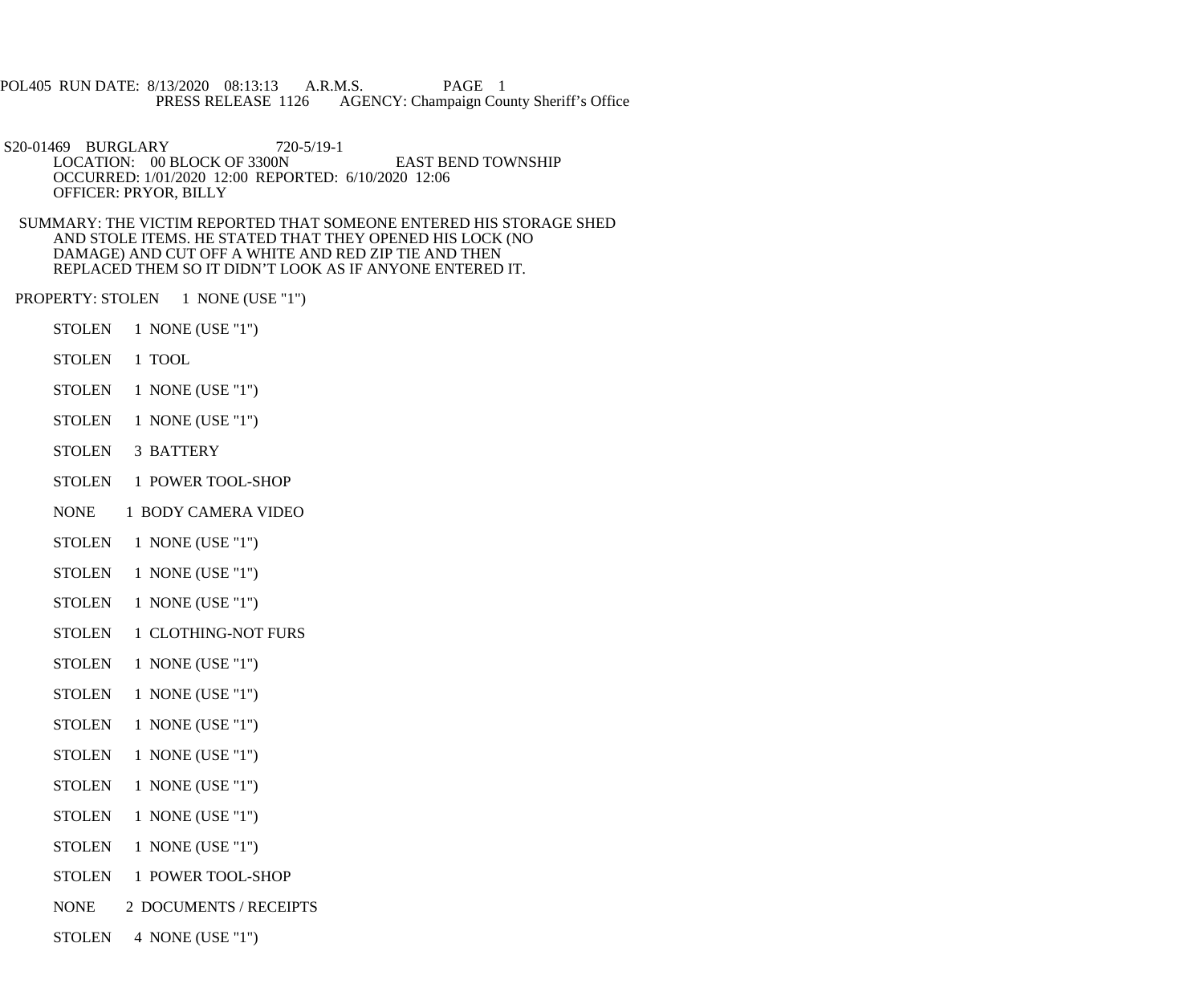| POL405 RUN DATE: 8/13/2020 | A.R.M.S.<br>PAGE<br>08:13:13<br>2<br><b>AGENCY: Champaign County Sheriff's Office</b><br>PRESS RELEASE 1126 |
|----------------------------|-------------------------------------------------------------------------------------------------------------|
| <b>STOLEN</b>              | 1 GRILL-CHARCOAL/GAS                                                                                        |
| <b>STOLEN</b>              | 1 NONE (USE "1")                                                                                            |
| <b>STOLEN</b>              | 1 NONE (USE "1")                                                                                            |
| <b>STOLEN</b>              | 1 NONE (USE "1")                                                                                            |
| <b>STOLEN</b>              | 1 NONE (USE "1")                                                                                            |
| <b>STOLEN</b>              | 1 NONE (USE "1")                                                                                            |
| <b>STOLEN</b>              | 3 NONE (USE "1")                                                                                            |
| <b>STOLEN</b>              | 3 NONE (USE "1")                                                                                            |
| <b>STOLEN</b>              | 1 NONE (USE "1")                                                                                            |
| <b>STOLEN</b>              | 6 NONE (USE "1")                                                                                            |
| <b>STOLEN</b>              | 1 NONE (USE "1")                                                                                            |
| <b>STOLEN</b>              | 2 NONE (USE "1")                                                                                            |
| <b>STOLEN</b>              | 1 NONE (USE "1")                                                                                            |
| <b>STOLEN</b>              | 2 NONE (USE "1")                                                                                            |
| <b>STOLEN</b>              | 1 NONE (USE "1")                                                                                            |
| <b>STOLEN</b>              | 1 TOOL                                                                                                      |
| <b>STOLEN</b>              | 1 TOOL                                                                                                      |
| <b>STOLEN</b>              | 1 NONE (USE "1")                                                                                            |
| <b>STOLEN</b>              | 1 TOOL                                                                                                      |
| <b>STOLEN</b>              | 3 NONE (USE "1")                                                                                            |
| <b>STOLEN</b>              | 1 NONE (USE "1")                                                                                            |
| <b>STOLEN</b>              | 1 POWER TOOL-SHOP                                                                                           |
| <b>STOLEN</b>              | 1 NONE (USE "1")                                                                                            |

- STOLEN 1 TELEPHONE
- STOLEN 1 NONE (USE "1")

 OFFENDER SEX: RACE: HEIGHT: 000 WEIGHT: 000 HAIR: EYES: VICTIM AGE: 66 SEX: M CHAMPAIGN IL